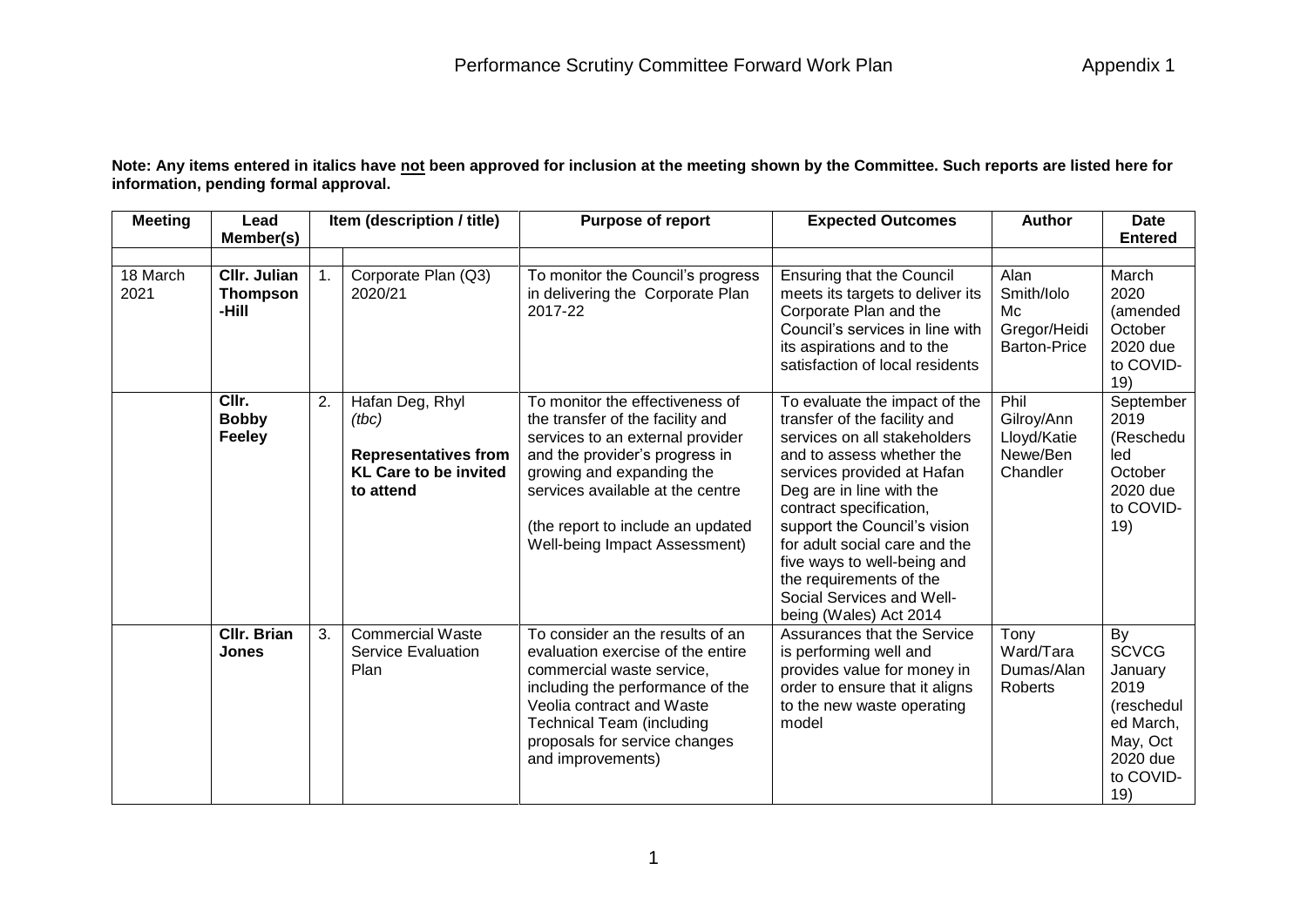| <b>Meeting</b>   | Lead                                                         |    | Item (description / title)                                                                                | <b>Purpose of report</b>                                                                                                                                                                                                                                                                                                                                       | <b>Expected Outcomes</b>                                                                                                                                                                                                                                                                              | <b>Author</b>                                 | <b>Date</b>                                                                                                                 |
|------------------|--------------------------------------------------------------|----|-----------------------------------------------------------------------------------------------------------|----------------------------------------------------------------------------------------------------------------------------------------------------------------------------------------------------------------------------------------------------------------------------------------------------------------------------------------------------------------|-------------------------------------------------------------------------------------------------------------------------------------------------------------------------------------------------------------------------------------------------------------------------------------------------------|-----------------------------------------------|-----------------------------------------------------------------------------------------------------------------------------|
|                  | Member(s)<br><b>CIIr. Julian</b><br><b>Thompson</b><br>-Hill | 4. | Corporate Risk<br>Register                                                                                | To consider the latest version of<br>the Council's Corporate Risk<br>Register and risk appetite<br>statement                                                                                                                                                                                                                                                   | Effective monitoring and<br>management of identified risk<br>to reduce risks to residents<br>and the Authority                                                                                                                                                                                        | Alan<br>Smith/Iolo<br>McGregor/E<br>mma Horan | <b>Entered</b><br>November<br>2020                                                                                          |
|                  | <b>CIIr. Tony</b><br><b>Thomas</b>                           | 5. | <b>Library Service</b><br>Standards 2019-20<br>(tbc - WG assessment<br>may be delayed due to<br>COVID-19) | To consider the results of the<br>WG's annual evaluation of the<br>Council's Library Service and the<br>progress made in delivering the<br>Council's Library Strategy 2019-<br>22                                                                                                                                                                              | Identification of any<br>slippages in performance in<br>order to formulate<br>recommendations to redress<br>the situation and ensure that<br>the Service delivers the<br>Council's Corporate Plan and<br>its priorities in relation to<br>Young People, Resilient and<br><b>Connected Communities</b> | Liz<br>Grieve/Betha<br>n Hughes               | January<br>2020<br>(reschedul<br>ed<br>November<br>2021)                                                                    |
| 29 April<br>2021 | CIIr.<br><b>Bobby</b><br>Feeley                              | 1. | <b>Draft Director of Social</b><br>Services Annual<br>Report                                              | To scrutinise the content of the<br>draft annual report to ensure it<br>provides a fair and clear<br>evaluation of performance and<br>clearly articulates future plans                                                                                                                                                                                         | Identification of any specific<br>performance issues which<br>require further scrutiny by the<br>committee in future                                                                                                                                                                                  | Nicola<br><b>Stubbins</b>                     | April 2020<br>(require to<br>submit at<br>the end of<br>2019/20<br>was lifted<br>due to<br>COVID-<br>19)                    |
|                  | <b>Cllr. Huw</b><br><b>Hilditch-</b><br><b>Roberts</b>       | 2. | <b>Customer Relationship</b><br>Manager (CRM)<br>System<br>(tbc)                                          | To review<br>(i) the implementation of the new<br>CRM/360 system and its<br>performance in delivering<br>efficient and effective<br>customer focussed services in<br>line with the product<br>specification and the Council's<br>expectations; and<br>(ii) service demand in terms of<br>supporting recovery from<br>COVID-19 by moving requests<br>on to C360 | An efficient and effective<br>customer enquiries system<br>that deals with enquiries<br>quickly, to a high level of<br>customer satisfaction, whilst<br>realising value for money for<br>the Authority                                                                                                | Liz<br>Grieve/Ffion<br>Angharad               | September<br>2018<br>(reschedul<br>ed<br>November<br>2019/resc<br>heduled<br>again<br>March<br>2020 &<br>Oct 2020<br>due to |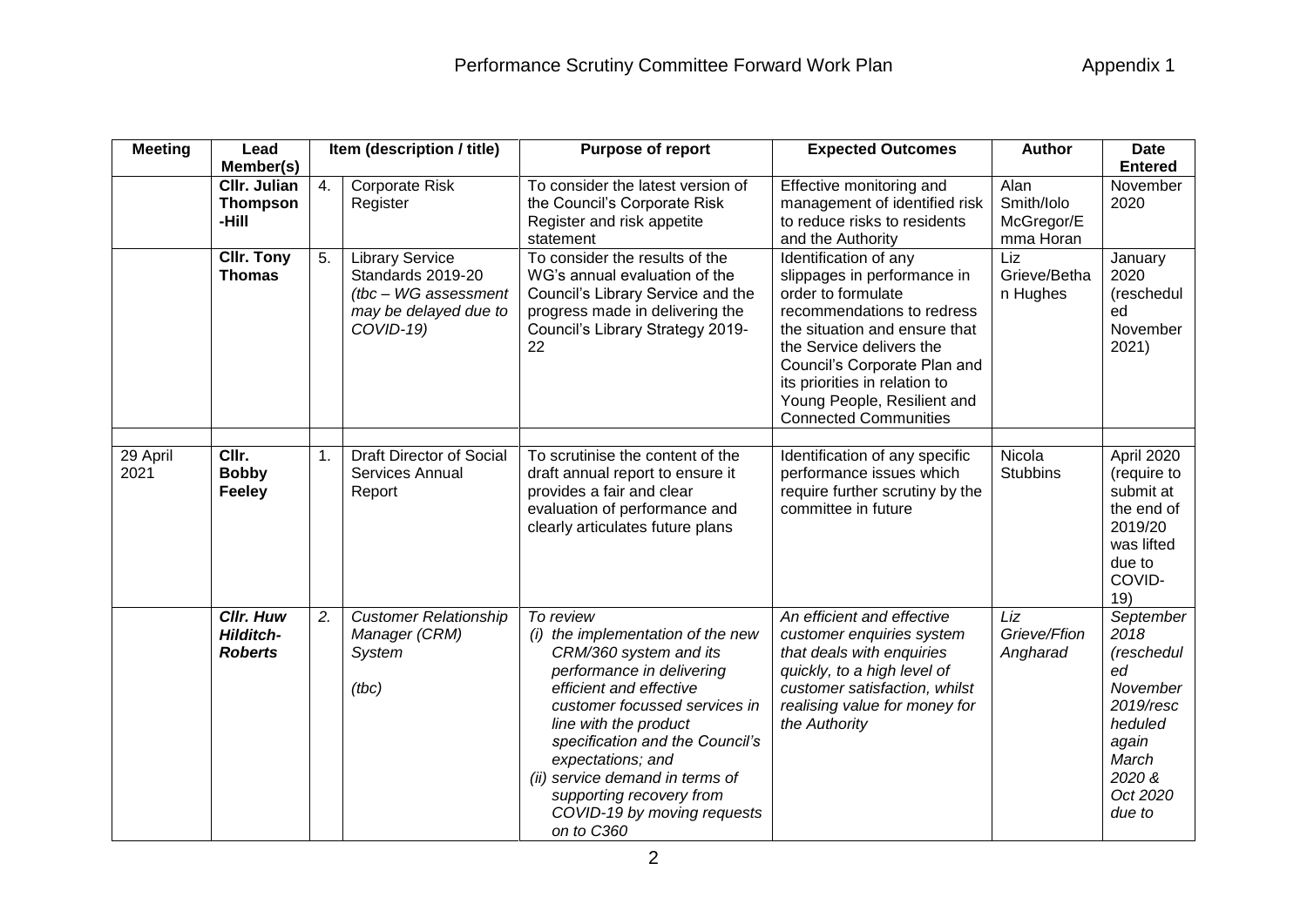| <b>Meeting</b> | Lead<br>Member(s)                               |    | Item (description / title)                                                                                                                                                      | <b>Purpose of report</b>                                                                                                                                                                                                                                           | <b>Expected Outcomes</b>                                                                                                                                                                                                                                                                                                                                                                                 | <b>Author</b>                                                   | <b>Date</b><br><b>Entered</b>                                                                                                                                                                    |
|----------------|-------------------------------------------------|----|---------------------------------------------------------------------------------------------------------------------------------------------------------------------------------|--------------------------------------------------------------------------------------------------------------------------------------------------------------------------------------------------------------------------------------------------------------------|----------------------------------------------------------------------------------------------------------------------------------------------------------------------------------------------------------------------------------------------------------------------------------------------------------------------------------------------------------------------------------------------------------|-----------------------------------------------------------------|--------------------------------------------------------------------------------------------------------------------------------------------------------------------------------------------------|
|                |                                                 |    |                                                                                                                                                                                 |                                                                                                                                                                                                                                                                    |                                                                                                                                                                                                                                                                                                                                                                                                          |                                                                 | COVID-<br>19)                                                                                                                                                                                    |
| 10 June        | <b>CIIr. Huw</b><br>Hilditch-<br><b>Roberts</b> | 1. | Implementation of the<br>Donaldson Report<br>'Successful Futures'-<br>Independent Review of<br>Curriculum and<br>Assessment<br>Arrangements in<br>Wales<br>[Education]<br>(tbc) | To consider and monitor the plans<br>to implement the agreed<br>measures adopted by WG<br>following the consultation on the<br>review's findings                                                                                                                   | Better outcomes for learners<br>to equip them with jobs<br>market skills                                                                                                                                                                                                                                                                                                                                 | Geraint<br>Davies                                               | April 2015<br>(provisiona<br>lly<br>scheduled<br>for June<br>$2021$ in<br>October<br>2020)                                                                                                       |
|                | <b>CIIr. Julian</b><br><b>Thompson</b><br>-Hill | 2. | Corporate Plan (Q4)<br>2020/21/Annual<br><b>Performance Review</b>                                                                                                              | To monitor the Council's progress<br>in delivering the Corporate Plan<br>2017-22                                                                                                                                                                                   | <b>Ensuring that the Council</b><br>meets its targets to deliver its<br>Corporate Plan and the<br>Council's services in line with<br>its aspirations and to the<br>satisfaction of local residents                                                                                                                                                                                                       | Alan<br>Smith/Iolo<br>Mc<br>Gregor/Heidi<br><b>Barton-Price</b> | March<br>2020<br>(amended<br>October<br>2020 due<br>to COVID-<br>19)                                                                                                                             |
|                | CIIr.<br><b>Bobby</b><br>Feeley                 | 3. | Cefndy Healthcare<br><b>Annual Reports</b><br>2019/20 & 2020/21<br>and Annual Plan<br>2021/22 & Options<br>Appraisal for future<br>business delivery                            | To consider:<br>(i) the company's performance<br>during 2019/20 & 2020/21 and<br>its Annual Plan for 2021/22;<br>and<br>(ii) the findings of the Project<br>Board's work in drawing up an<br>options appraisal for future<br>delivery of the company's<br>business | An assessment of the<br>(i)<br>company's performance<br>in delivering its business<br>within budget and<br>meeting targets will assist<br>with the identification of<br>future trends and<br>requirements;<br>Formulation of<br>(ii)<br>recommendations in<br>relation to a future<br>business model that will<br>support the delivery of the<br>Council's priority relating<br>to Resilient Communities | Phil<br>Gilroy/Ann<br>Lloyd/Simon<br>Rowlands/Ni<br>ck Bowles   | September<br>2019<br>(Options<br>Appraisal<br>element<br>originally<br>scheduled<br>for 30 April<br>2020 but<br>reschedule<br>d due to<br>COVID-<br>19/resche<br>duled<br>again due<br>to COVID- |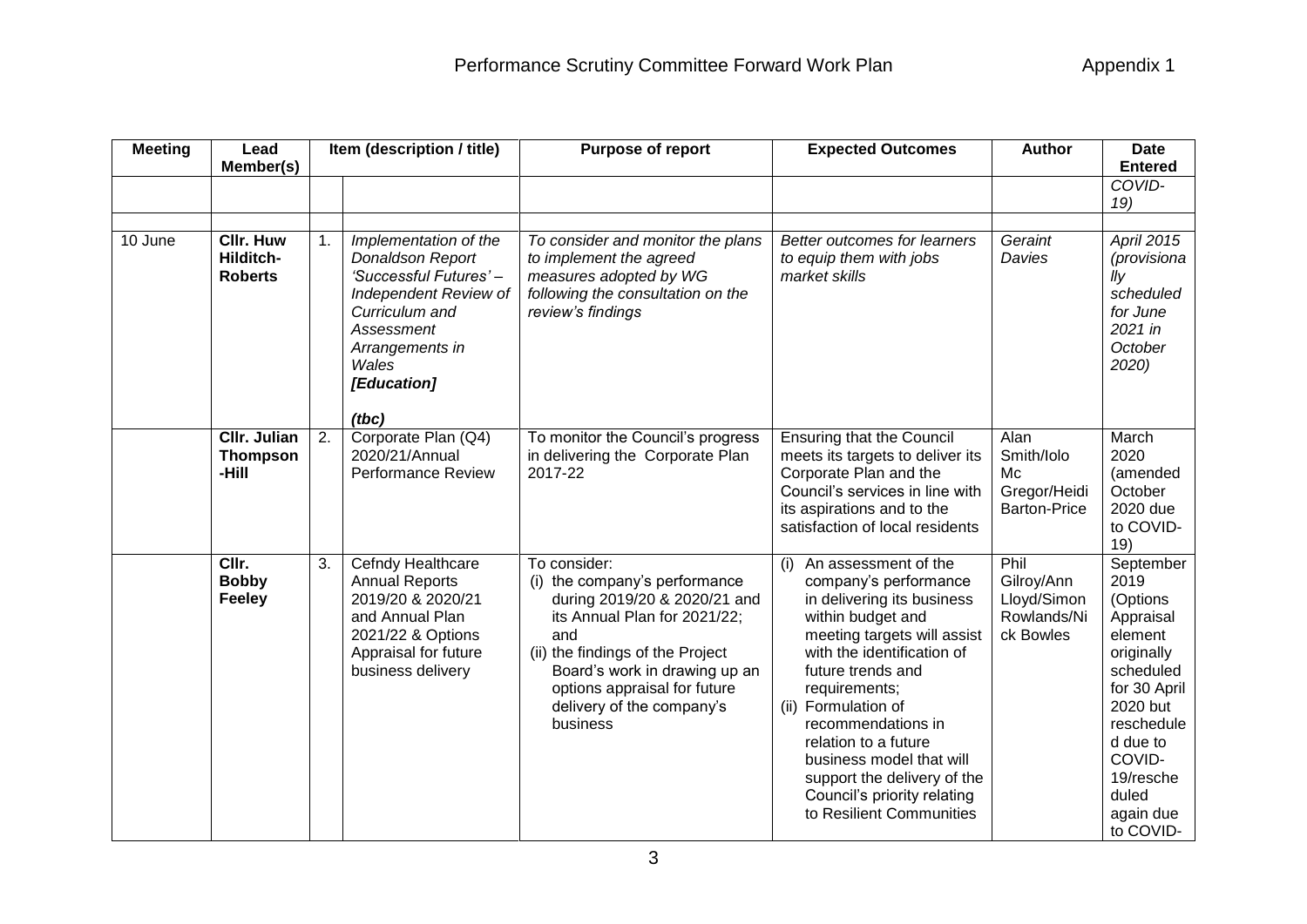| <b>Meeting</b>                | Lead<br>Member(s)                                      |    | Item (description / title)                                                                            | <b>Purpose of report</b>                                                                                                                                                                                                                                                                                                                                                                                    | <b>Expected Outcomes</b>                                                                                                                                                                                                                      | <b>Author</b>                                 | <b>Date</b><br><b>Entered</b>                                                                                                                |
|-------------------------------|--------------------------------------------------------|----|-------------------------------------------------------------------------------------------------------|-------------------------------------------------------------------------------------------------------------------------------------------------------------------------------------------------------------------------------------------------------------------------------------------------------------------------------------------------------------------------------------------------------------|-----------------------------------------------------------------------------------------------------------------------------------------------------------------------------------------------------------------------------------------------|-----------------------------------------------|----------------------------------------------------------------------------------------------------------------------------------------------|
|                               |                                                        |    |                                                                                                       |                                                                                                                                                                                                                                                                                                                                                                                                             |                                                                                                                                                                                                                                               |                                               | 19<br>December<br>2020)                                                                                                                      |
| 15 July                       | Cllr. Brian<br>Jones                                   | 1. | <b>Draft Sustainable</b><br><b>Travel Plan</b>                                                        | To consider the draft sustainable<br>travel plan (including the Council's<br>role in facilitating the locating of<br>vehicle charging points across the<br>county, its work with other local<br>authorities and stakeholders with<br>respect of their availability and in<br>relation to other potential<br>alternative travel modes, and in<br>supporting the community to<br>switch to sustainable fuels) | To provide observations and<br>recommendations that will<br>support the delivery of the<br>corporate priorities relating to<br>the environment and<br>connected communities by<br>reducing CO2 emissions and<br>improving travel connectivity | Emlyn<br>Jones/Mike<br>Jones                  | By<br><b>SCVCG</b><br><b>June 2018</b><br>(reschedul<br>ed<br>February<br>&<br>November<br>2019 &<br>October<br>2020 due<br>to COVID-<br>19) |
| 30<br>September               | <b>Cllr. Huw</b><br><b>Hilditch-</b><br><b>Roberts</b> | 1. | <b>Provisional External</b><br>Examinations and<br><b>Teacher Assessments</b><br>[Education]<br>(tbc) | To review the performance of<br>schools and that of looked after<br>children                                                                                                                                                                                                                                                                                                                                | Scrutiny of performance<br>leading to recommendations<br>for improvement                                                                                                                                                                      | Geraint<br>Davies/GwE                         | October<br>2020                                                                                                                              |
| 25<br>November                | <b>CIIr. Julian</b><br><b>Thompson</b><br>-Hill        | 1. | Corporate Risk<br>Register                                                                            | To consider the latest version of<br>the Council's Corporate Risk<br>Register and risk appetite<br>statement                                                                                                                                                                                                                                                                                                | Effective monitoring and<br>management of identified risk<br>to reduce risks to residents<br>and the Authority                                                                                                                                | Alan<br>Smith/Iolo<br>McGregor/E<br>mma Horan | November<br>2020                                                                                                                             |
| January<br>2022<br>(date tbc) | <b>Cllr. Huw</b><br><b>Hilditch-</b><br><b>Roberts</b> | 1. | <b>Verified External</b><br>Examinations<br>[Education]                                               | To review the performance of<br>schools and that of looked after<br>children; and GwE's impact on the<br>educational attainment of the<br>County's pupils.                                                                                                                                                                                                                                                  | Scrutiny of performance<br>leading to recommendations<br>for improvement                                                                                                                                                                      | Geraint<br>Davies/GwE                         | October<br>2020                                                                                                                              |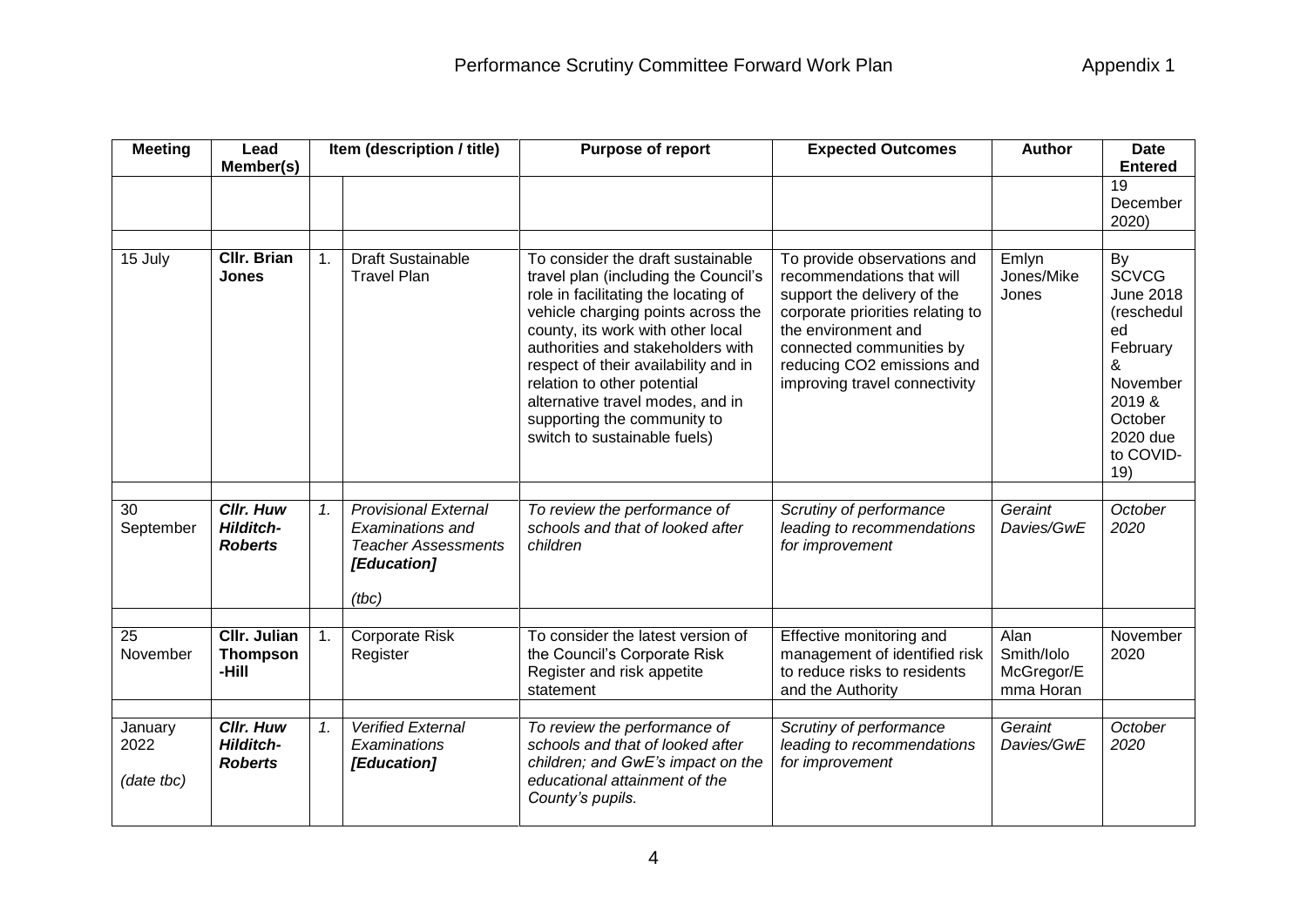| <b>Meeting</b> | Lead      | Item (description / title) | <b>Purpose of report</b>                                                                                                                            | <b>Expected Outcomes</b> | <b>Author</b> | <b>Date</b>    |
|----------------|-----------|----------------------------|-----------------------------------------------------------------------------------------------------------------------------------------------------|--------------------------|---------------|----------------|
|                | Member(s) |                            |                                                                                                                                                     |                          |               | <b>Entered</b> |
|                |           |                            | The report to include actual<br>figures in addition to percentages<br>along with school absenteeism<br>and exclusion data.                          |                          |               |                |
|                |           |                            | The report to incorporate GwE's<br>Annual report and information on<br>the 5 year trend in relation to<br>educational attainment in<br>Denbighshire |                          |               |                |

## **Future Issues**

| Item (description / title)                                                                | <b>Purpose of report</b>                                                                                                                               | <b>Expected Outcomes</b>                                                                                                                                                                                                                                                                                                                                              | <b>Author</b>                                                                                                | <b>Date</b>                                                    |
|-------------------------------------------------------------------------------------------|--------------------------------------------------------------------------------------------------------------------------------------------------------|-----------------------------------------------------------------------------------------------------------------------------------------------------------------------------------------------------------------------------------------------------------------------------------------------------------------------------------------------------------------------|--------------------------------------------------------------------------------------------------------------|----------------------------------------------------------------|
|                                                                                           |                                                                                                                                                        |                                                                                                                                                                                                                                                                                                                                                                       |                                                                                                              | <b>Entered</b>                                                 |
| Dolwen Residential Care Home                                                              | To consider the Task and Finish Group's<br>recommendations relating to the future<br>provision of services at Dolwen<br>Residential Care Home, Denbigh | Pre-decision scrutiny of the task<br>and finish group's findings and the<br>formulation of recommendations<br>for presentation to Cabinet with<br>respect of the future provision of<br>services at Dolwen with a view to<br>ensuring that everyone is<br>supported to live in homes that<br>meet their needs and are able to<br>live independent and resilient lives | Task and Finish<br>Group/Phil<br>Gilroy/Abbe<br>Harvey                                                       | <b>July 2018</b><br>(currently on-<br>hold due to<br>COVID-19) |
| Post 16 provision at Rhyl College<br>(suggested for scrutiny during service<br>challenge) | To examine the post 16 provision at Rhyl<br>College                                                                                                    | The development of an effective<br>working relationship between the<br>College and the Council to secure<br>the delivery of courses required to<br>support the delivery of the North<br>Wales Growth Deal and improve<br>the future prospects of the area's<br>students                                                                                               | <b>Rhyl College</b><br>(and invite<br><b>Geraint Davies</b><br>& John Evans-<br>post 16 officer<br>from DCC) | By SCVCG<br><b>July 2020</b>                                   |
|                                                                                           |                                                                                                                                                        |                                                                                                                                                                                                                                                                                                                                                                       |                                                                                                              |                                                                |

**Information/Consultation Reports**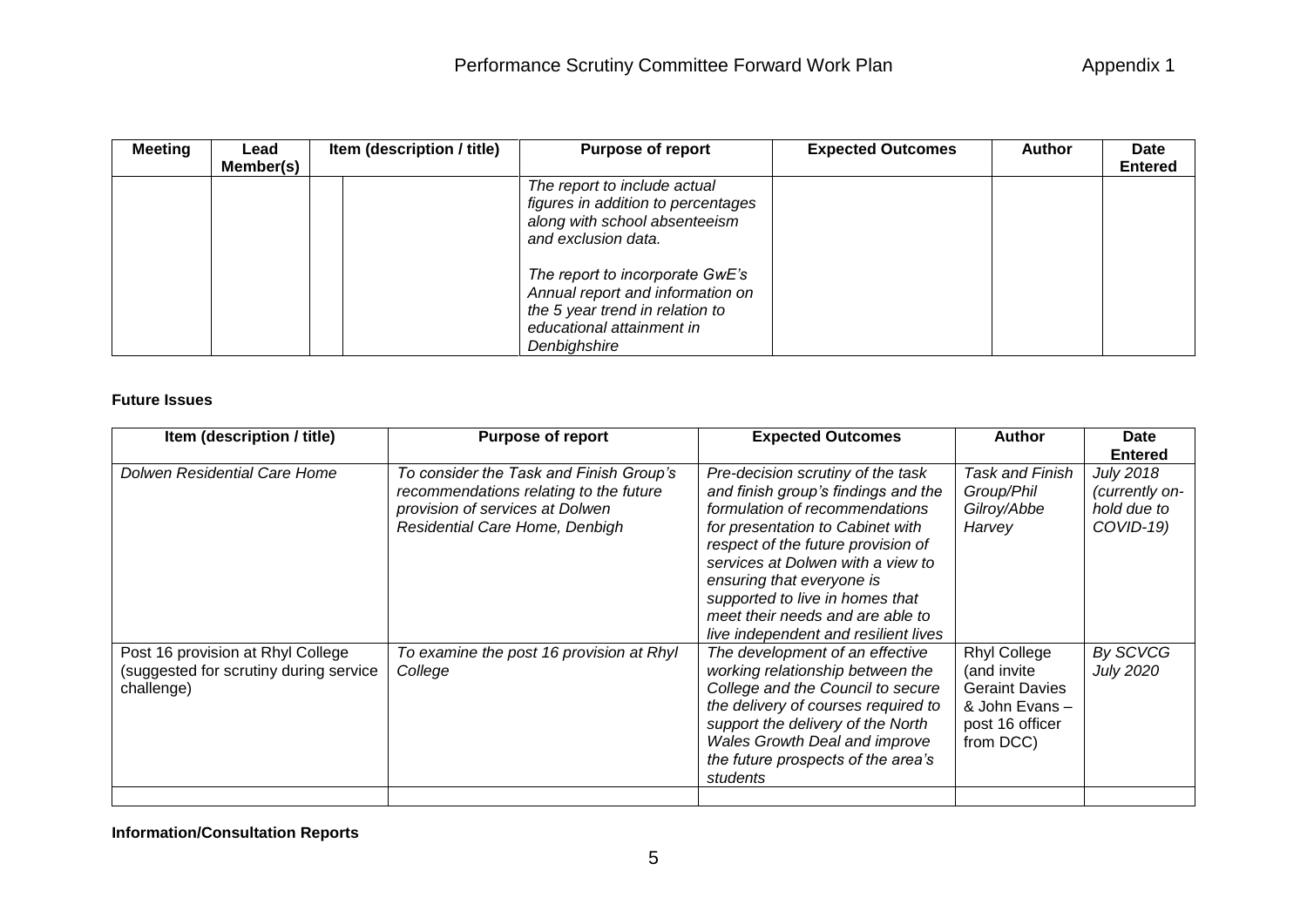| <b>Date</b>                                                              | Item (description / title)                                                                                                                                                                                     | <b>Purpose of report</b>                                                                                                                                                                                                                                                                                                                                                                                                                                                                                                                                                                                                                                                                                                                                           | <b>Author</b>                                            | <b>Date</b><br><b>Entered</b>                                                              |
|--------------------------------------------------------------------------|----------------------------------------------------------------------------------------------------------------------------------------------------------------------------------------------------------------|--------------------------------------------------------------------------------------------------------------------------------------------------------------------------------------------------------------------------------------------------------------------------------------------------------------------------------------------------------------------------------------------------------------------------------------------------------------------------------------------------------------------------------------------------------------------------------------------------------------------------------------------------------------------------------------------------------------------------------------------------------------------|----------------------------------------------------------|--------------------------------------------------------------------------------------------|
|                                                                          |                                                                                                                                                                                                                |                                                                                                                                                                                                                                                                                                                                                                                                                                                                                                                                                                                                                                                                                                                                                                    |                                                          |                                                                                            |
| September 2021 &<br><b>March 2022</b><br>[Information]                   | Corporate Plan 2017/22 Q1 2021/22<br>&<br>Corporate Plan 2017/22 (Q3) 2021/20<br>To monitor the Council's progress in<br>delivering the Corporate Plan                                                         | Ensuring that the Council meets its targets and<br>delivers its Corporate Plan and the Council's<br>services in line with its aspirations and to the<br>satisfaction of local residents                                                                                                                                                                                                                                                                                                                                                                                                                                                                                                                                                                            | Alan Smith/Iolo<br>McGregor/Heidi<br><b>Barton-Price</b> | September<br>2018                                                                          |
| Feb/May/Sept/November                                                    | Quarterly 'Your Voice' complaints                                                                                                                                                                              | To scrutinise Services' performance in                                                                                                                                                                                                                                                                                                                                                                                                                                                                                                                                                                                                                                                                                                                             | Kevin Roberts/Ann                                        | November                                                                                   |
| each year                                                                | performance to include social services<br>complaints                                                                                                                                                           | complying with the Council's complaints and<br>identify areas of poor performance with a view                                                                                                                                                                                                                                                                                                                                                                                                                                                                                                                                                                                                                                                                      | Lloyd/Phil Gilroy                                        | 2018                                                                                       |
| [Information]                                                            |                                                                                                                                                                                                                | to the development of recommendations to<br>address weaknesses. The report to include:<br>(i) a comprehensive explanation on why<br>targets have not been met when dealing<br>with specific complaints, reasons for non-<br>compliance, and measures taken to rectify<br>the failures and to ensure that future<br>complaints will be dealt with within the<br>specified timeframe;<br>(ii) how services encourage feedback and use<br>it to redesign or change the way they deliver<br>services; and<br>(iii)details of complaints which have been<br>upheld or partially upheld and the lessons<br>learnt from them.<br><b>Consideration of the information provided</b><br>will assist the Committee to determine<br>whether any issues merit detailed scrutiny |                                                          |                                                                                            |
| <b>Information Report</b><br>(June 2020 rescheduled<br>to December 2021) | Housing Services - Review of the<br>effectiveness of the new working model<br>for Housing Officers and the<br>development of new ways of working<br>with residents from the lessons learnt<br>through COVID-19 | To review the effectiveness and impact of the<br>new Housing Officer model in delivering<br>personal advice and support to tenants,<br>particularly those who reside in older people's<br>schemes                                                                                                                                                                                                                                                                                                                                                                                                                                                                                                                                                                  | <b>Geoff Davies</b>                                      | March 2019<br>(rescheduled<br>May 2019 &<br>then Jan<br>2021 at<br>officers<br>request due |